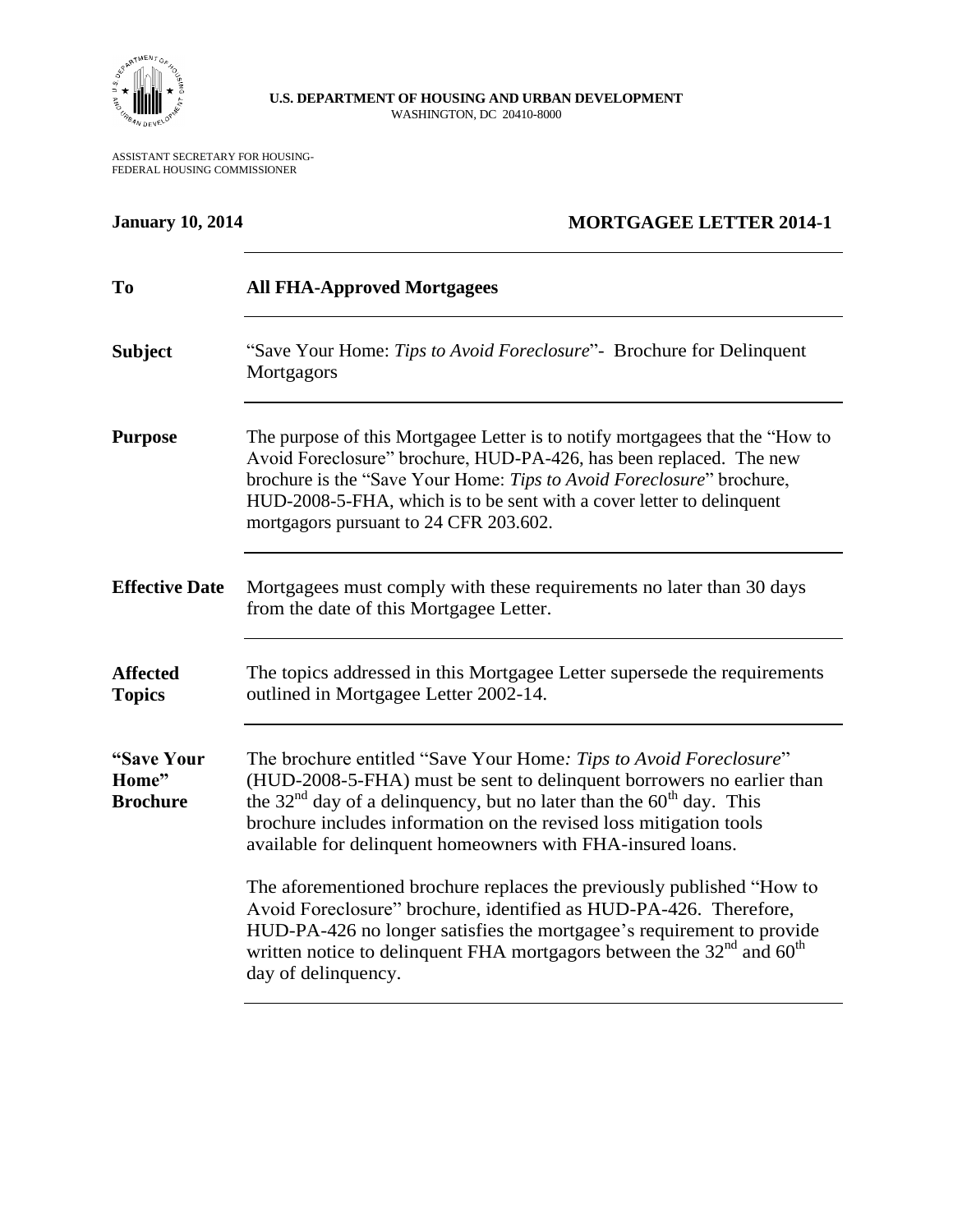| <b>Notification to</b><br><b>Delinquent</b><br><b>FHA</b><br><b>Borrowers</b> | Mortgagees must give notice to each FHA mortgagor in default no later<br>than the end of the second month of delinquency (60 days). This notice<br>requirement is satisfied by sending the following items no earlier than the<br>$32nd$ day of delinquency, but no later than the 60 <sup>th</sup> day:<br>• A cover letter (see section "Delinquency Notice: Cover Letter") and<br>• A copy of the "Save Your Home: Tips to Avoid Foreclosure" brochure.                                                                                                                                                                                                                                                                                                                                                                                                                                                                                                                                                                                                                                                                                                                                                                                                                                                                                                            |
|-------------------------------------------------------------------------------|-----------------------------------------------------------------------------------------------------------------------------------------------------------------------------------------------------------------------------------------------------------------------------------------------------------------------------------------------------------------------------------------------------------------------------------------------------------------------------------------------------------------------------------------------------------------------------------------------------------------------------------------------------------------------------------------------------------------------------------------------------------------------------------------------------------------------------------------------------------------------------------------------------------------------------------------------------------------------------------------------------------------------------------------------------------------------------------------------------------------------------------------------------------------------------------------------------------------------------------------------------------------------------------------------------------------------------------------------------------------------|
| <b>Delinquency</b><br><b>Notice: Cover</b><br>Letter                          | The cover letter to be sent with the "Save Your Home: Tips to Avoid<br><i>Foreclosure</i> " brochure must include:<br>- highly visible information about the availability of language access<br>services offered by the servicer for mortgagors with limited English<br>proficiency (this information must be provided, at a minimum, in<br>Spanish and must include an advisement to seek translation or other<br>language assistance);<br>- the following information related to the mortgage loan: (a) number of<br>late payments; (b) total amount of any late charges incurred; (c) the<br>month of each late payment (e.g., June, July); and (d) the original due<br>date of each late payment;<br>- the servicer's mailing address and specific contact information of any<br>assigned personnel;<br>- a request for the mortgagor's current financial information;<br>- toll-free telephone numbers for mortgagors needing to contact the<br>servicer's loss mitigation/customer assistance personnel; and<br>- the toll-free telephone number for mortgagors seeking information on<br>HUD-approved housing counseling agencies, (800) 569-4287, along<br>with the toll-free Federal Information Relay Service number of (800)<br>877-8339 for mortgagors who may need a Telecommunication Device<br>for the Deaf (TDD) to call the housing counseling line. |
| <b>Accessing and</b><br><b>Ordering the</b><br><b>Brochure(s)</b>             | This brochure has been translated into Chinese, Spanish, and Vietnamese.<br>Translated brochures may be viewed by clicking the appropriate<br>attachment accompanying this Mortgagee Letter. This brochure may also<br>be ordered by accessing HUD's Direct Distribution Center at<br>http://portal.hud.gov/hudportal/HUD?src=/program_offices/administratio<br>n/dds.                                                                                                                                                                                                                                                                                                                                                                                                                                                                                                                                                                                                                                                                                                                                                                                                                                                                                                                                                                                                |
| <b>Information</b><br><b>Collection</b><br><b>Requirements</b>                | The information collection requirements contained in this document have<br>been approved by the Office of Management and Budget (OMB) under the<br>Paperwork Reduction Act of 1995 (44 U.S.C. 3501-3520) and assigned OMB<br>Control Number 2502-0589. In accordance with the Paperwork Reduction<br>Act, HUD may not conduct or sponsor, and a person is not required to<br>respond to, a collection of information unless the collection displays a<br>currently valid OMB Control Number.                                                                                                                                                                                                                                                                                                                                                                                                                                                                                                                                                                                                                                                                                                                                                                                                                                                                          |